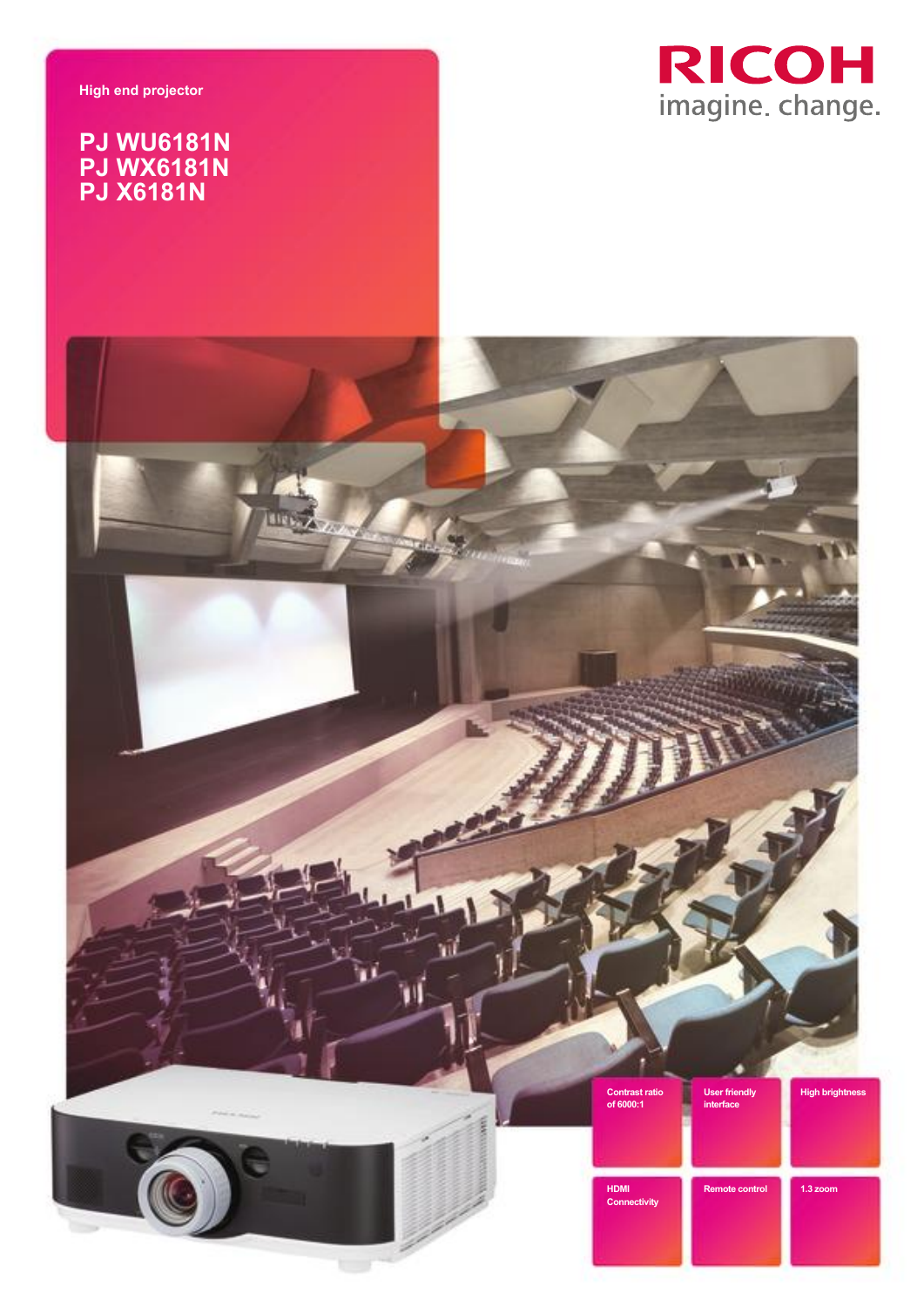## **Outstanding projection quality for large audiences**

This high end range of projectors offers an excellent contrast ratio of 6000:1 delivering superb image quality and brilliance under any lighting conditions, for projecting your multimedia content in lecture halls, classrooms and conference rooms. The 3 models offer you a choice of resolutions, including WUXGA to meet the needs of audiences from 10 to 100 people. Operation is simple and intuitive with remote control for your added convenience. There is a wide choice of connectivity options including optional Wi-Fi LAN.

- Choice of XGA, WXGA and WUXGA resolutions available to suit your requirements
- 'Portrait mode' supports projection mapping and digital signage
- Flexible choice of 6 swappable lenses including 1.3 zoom lens for ultimate flexibility
- Apply LAN settings and turn projector on and off remotely
- Connectivity options include 2 HDMI connections

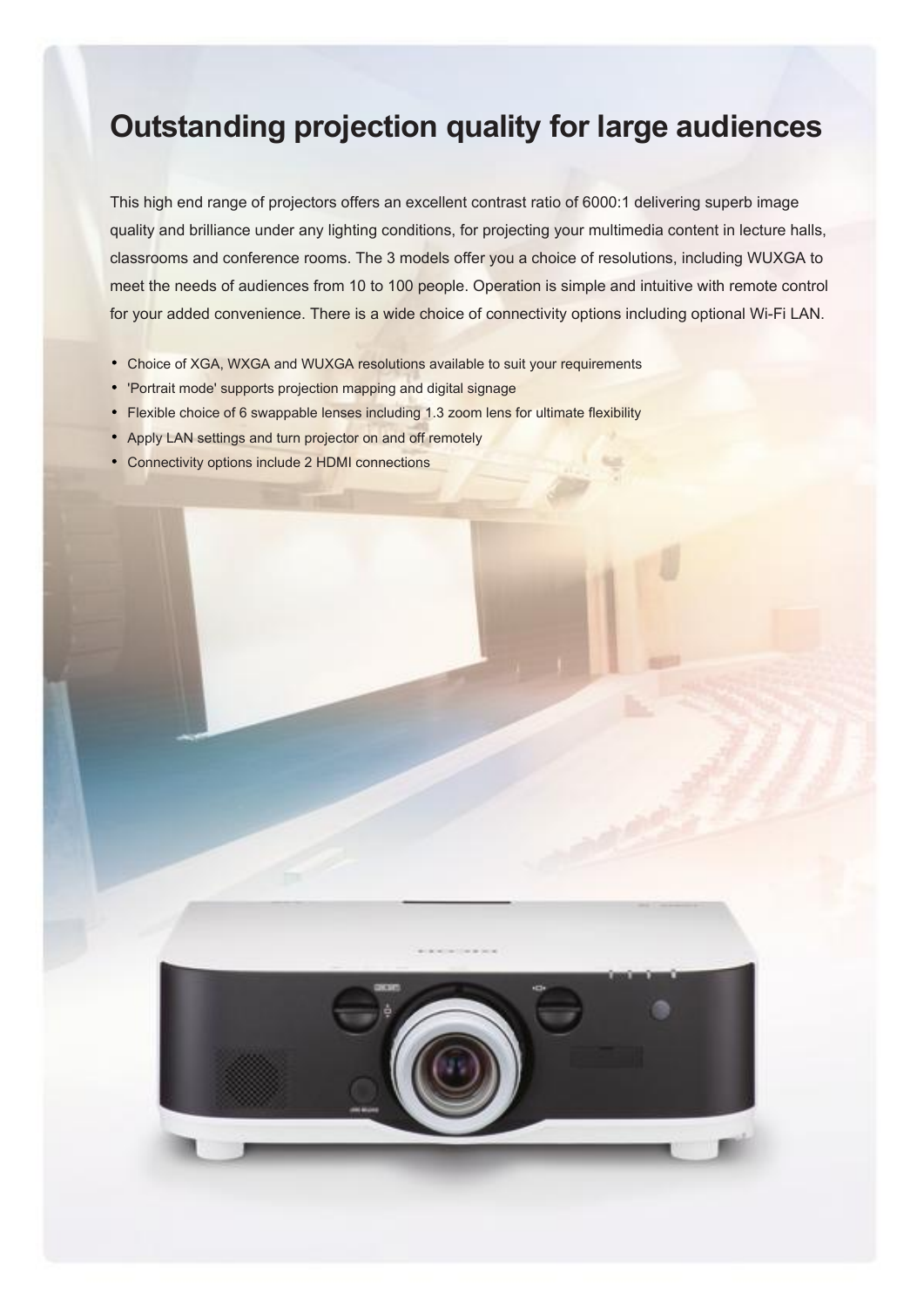# **Excellent image resolution for your viewers**

### **Powerful image projection and choice of resolutions**

High power output of 483W and the choice of three resolutions - XGA, WXGA and WUXGA - means that there is an ideal Ricoh projector to suit your particular requirements for audiences from 10 to 100 people. The power and brilliance of images allows you to project presentations onto screens as large as 500 inches (diagonal). Keystone correction eliminates image distortion even when you project onto curved and irregular surfaces.



### **Superb contrast and image brilliance**

The 6200/6700/7200 lumens output provides high brightness and vivid colours even for projection onto big screens in large venues such as hotel conference rooms, art galleries and education lecture halls. Image brilliance is matched by an outstanding contrast ration of 6000:1 giving relaxed and comfortable viewing over long periods. The PJ WU6181N projector provides the latest WUXGA display resolution of 1920x1200 pixels.

### **Connectivity options to meet your needs**

2 HDMI connections are provided so you can project high quality images including the latest 3D content (optional 3D glasses required). And a USB port means that you can screen slideshows without the need for a computer connection. LAN connection allows use of remote input devices, while the optional Wi-Fi LAN connection eliminates the need for a network cable. Remote control operation simplify screening presentations.



### **Flexible screening options**

A portrait mode setting allows you to use these projectors easily for digital signage applications, ideal for events and retail applications. Portrait mode allows more flexible digital mapping onto a variety of surfaces and shapes for creative and impactful presentations. A choice of 6 swappable lenses, including a 1.3 zoom lens, provides you with options for installation in a variety of positions relative to the screen.